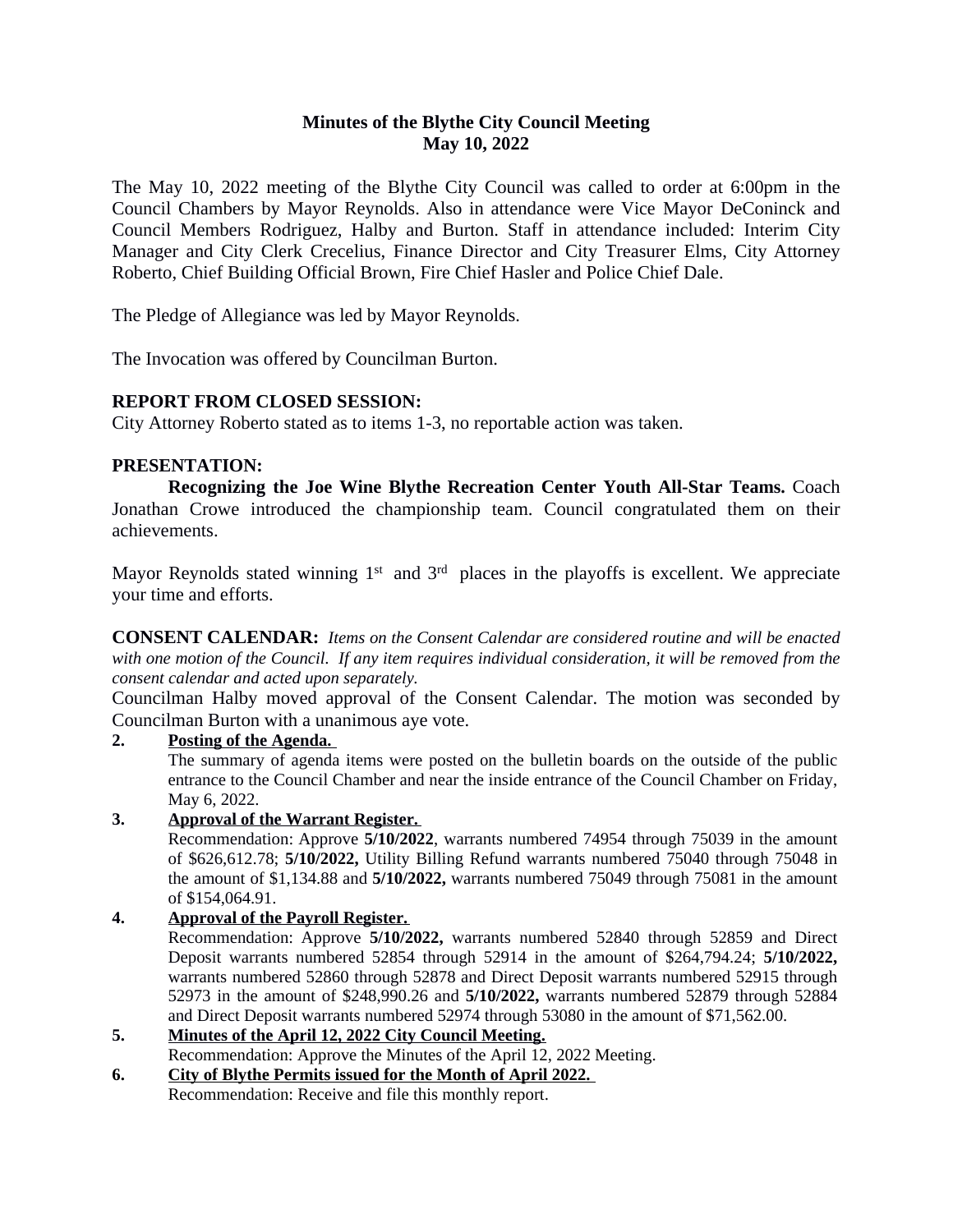**7. City of Blythe Fire Department Monthly Activity Report for April 2022.** 

Recommendation: Receive and file the monthly report.

- **8. City of Blythe Police Department Monthly Activity Report for April 2022.**  Recommendation: Receive and file the monthly report.
- **9. Obsolete Police Equipment Donation.**

Recommendation: Deem the list of badges and patches surplus property and authorize staff to donate them to the Palo Verde Historical Museum for display.

#### **10. Surplus Equipment Trade In.**

Recommendation: Deem the list of police equipment as surplus property and authorize staff to trade in the equipment to Arms Unlimited for store credit at current market value.

#### **11. Clean California Local Grant Program Award.**

Recommendation: Authorize the Interim City Manager to execute any and all agreements and documents related to the acceptance and administration of the Clean California Local Grant Program through the State of California Department of Transportation.

# **12. Annual Consumer Price Index and Landfill Rate Adjustment.** Recommendation: Adopt the annual rate adjustment submitted by CR&R pursuant to Section 22.7.1 of the Solid Waste and Recycling Services Agreement.

#### **13. Measure A Capital Improvement Plan for Fiscal Years 2022-2027.**

Recommendation: Adopt the Measure A Local Streets and Roads Five Year Capital Improvement Plan for 2022-2027, approve for submission the Project Status Report for FY 2021/22, authorize the City Manager to execute the Maintenance of Effort Certification Statement and authorize the Finance Director to make minor amendments to the report as necessary.

# **14. FY 2022/23 Road Maintenance and Rehabilitation Account Funded Project List.**

Recommendation: Adopt Resolution No. 2022-010, adopting the Road Maintenance and Rehabilitation Account funded projects list for FY 2022/23.

*RESOLUTION NO. 2022-010. A RESOLUTION OF THE CITY COUNCIL OF THE CITY OF BLYTHE, CALIFORNIA ADOPTING A LIST OF PROJECTS FOR FISCAL YEAR 2022-2023 FUNDED BY SB 1: THE ROAD REPAIR AND ACCOUNTABILITY ACT OF 2017.* 

# **15. Annual Assessment for Lighting Districts Nos. 1 and 2 for FY 2022/23.**

Recommendation: Adopt Resolution 2022-006, 2022-007, 2022-008 and 2022-009.

*RESOLUTION NO. 2022-006. A RESOLUTION OF THE CITY COUNCIL OF THE CITY OF BLYTHE, CALIFORNIA, ORDERING THE PREPARATION AND FILING OF A REPORT REGARDING THE FISCAL YEAR 2022-2023 ASSESSMENT TO BE LEVIED WITHIN THE CITY OF BLYTHE LIGHTING DISTRICT NO. 1.*

*RESOLUTION NO. 2022-007. A RESOLUTION OF THE CITY COUNCIL OF THE CITY OF BLYTHE, CALIFORNIA, PRELIMINARILY APPROVING THE ENGINEER'S REPORT FOR CITY OF BLYTHE LIGHTING DISTRICT NO. 1, DECLARING ITS INTENTION TO LEVY AND COLLECT ASSESSMENTS WITHIN SAID DISTRICT FOR FISCAL YEAR 2022-2023 AND SETTING A PUBLIC HEARING REGARDING SUCH ASSESSMENTS.* 

*RESOLUTION NO. 2022-008. A RESOLUTION OF THE CITY COUNCIL OF THE CITY OF BLYTHE, CALIFORNIA, ORDERING THE PREPARATION AND FILING OF A REPORT REGARDING THE FISCAL YEAR 2022-2023 ASSESSMENT TO BE LEVIED WITHIN THE CITY OF BLYTHE LIGHTING DISTRICT NO. 2.* 

*RESOLUTION NO. 2022-009. A RESOLUTION OF THE CITY COUNCIL OF THE CITY OF BLYTHE, CALIFORNIA, PRELIMINARILY APPROVING THE ENGINEER'S REPORT FOR CITY OF BLYTHE LIGHTING DISTRICT NO.2, DECLARING ITS INTENTION TO LEVY AND COLLECT ASSESSMENTS WITHIN SAID DISTRICT FOR FISCAL YEAR 2022-2023 AND SETTING A PUBLIC HEARING REGARDING SUCH ASSESSMENTS.*

#### **16. Ordinance No. 914-22, Repealing and Replacing Chapter 3.08 of the BMC relating to Claims Administration Procedures and Settlement Authority.**  Recommendation: Adopt Ordinance No. 914-22.

*ORDINANCE NO. 914-22. AN ORDINANCE OF THE CITY COUNCIL OF THE CITY OF BLYTHE, CALIFORNIA,*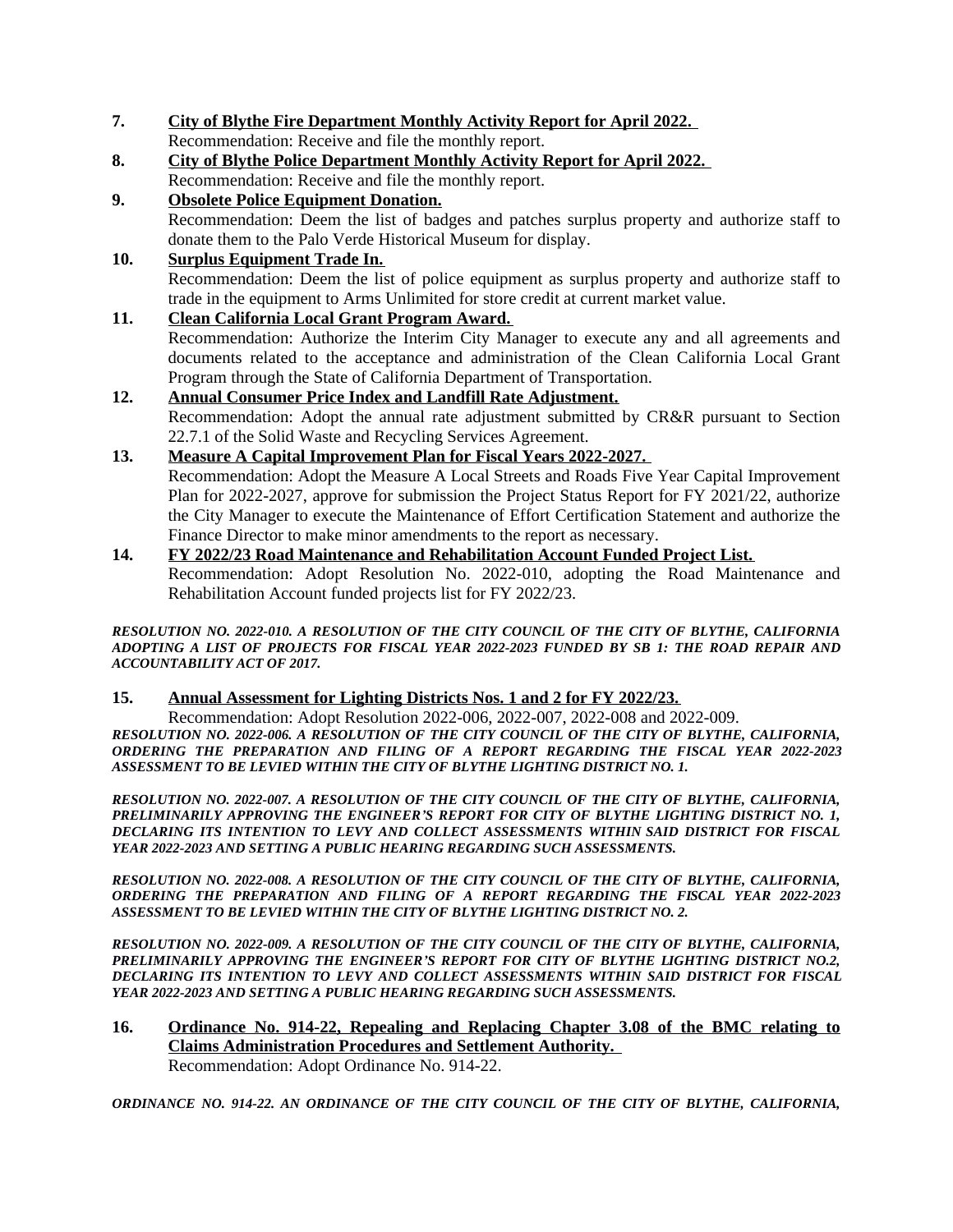*REPEALING AND REPLACING CHAPTER 3.08 (CLAIMS AND DEMANDS) OF TITLE 3 (REVENUE AND FINANCE) OF THE BLYTHE MUNICIPAL CODE RELATING TO CLAIMS ADMINISTRATION PROCEDURES AND SETTLEMENT AUTHORITY.*

**17. Ordinance No. 915-22, Adopting a Military Equipment Use Policy Required by AB 481.** Recommendation: Adopt Ordinance No. 915-22.

*ORDINANCE NO. 915-22. AN ORDINANCE OF THE CITY COUNCIL OF THE CITY OF BLYTHE, CALIFORNIA, ADOPTING A MILITARY EQUIPMENT USE POLICY GOVERNING THE USE OF MILITARY EQUIPMENT PURSUANT TO ASSEMBLY BILL 481.*

No public comment. Vice Mayor DeConinck moved approval of the Consent Calendar. The motion was seconded by Councilman Burton with a unanimous aye vote.

# **PUBLIC HEARING:**

**Categorical Exemption- T.O.R.O LLC Indoor Cannabis Project.** Interim City Manager Crecelius stated T.O.R.O, LLC, represented by Malissa Attaberry proposes to develop a commercial cannabis cultivation and distribution facility on two parcels totaling 1.5 acres. The site is located at 1426 E. Hobsonway and zoned General Commercial which allows for cannabis development. The proposed site is level with little vegetation. Development consists of one single-story building totaling 15,300 square feet. Surrounding land uses include the River Speed and Sport to the east, All Pro Pumping to the west, ABC Grooming to the southeast, Interstate 10 to the south and various commercial and industrial uses up and down Hobsonway. Based upon information contained in the administrative record and review of CEQA Guidelines, the City has determined that the project is eligible for a Class 32 Categorical Exemption. The project fits within the parameters included in CEQA Guidelines 15332 as an Urban Infill Exemption as it meets each of the five criteria set forth in section 15332 In-Fill Development Projects of the CEQA Guidelines. Therefore, Subsequent to the Public Hearing, it is recommended Council adopt a Notice of Exemption- In-fill Development for the T.O.R.O, LLC Indoor Cannabis Project and direct staff to file the Notice of Exemption with the County Clerk.

No public comment. Councilman Rodriguez moved to adopt the Notice of Exemption. The motion was seconded by Councilman Burton with a unanimous aye vote.

# **CONTINUED BUSINESS:**

**Quality of Life Pilot Program Activity Report.** Police Chief Dale provided an oral report on the progress made by the Quality-of-Life team during the month of April. Chief Dale stated the program continues to be successful, but the problems we are running into now are the people who do not want to leave or take advantage of our services made available through mental health. We have handled the easy cases and are moving into the cases that will take more time and finding more resources for them.

Mayor Reynolds stated there is an accumulation of shopping carts around town. Its worse than before. Chief Dale disused some options for collection.

No. Public Comment. The item was received and field.

**Emergency Sewer Repairs at Hobsonway and Lovekin Blvd.** Interim City Manager Crecelius stated the sewer repairs at Hobsonway and Lovekin have been deemed an emergency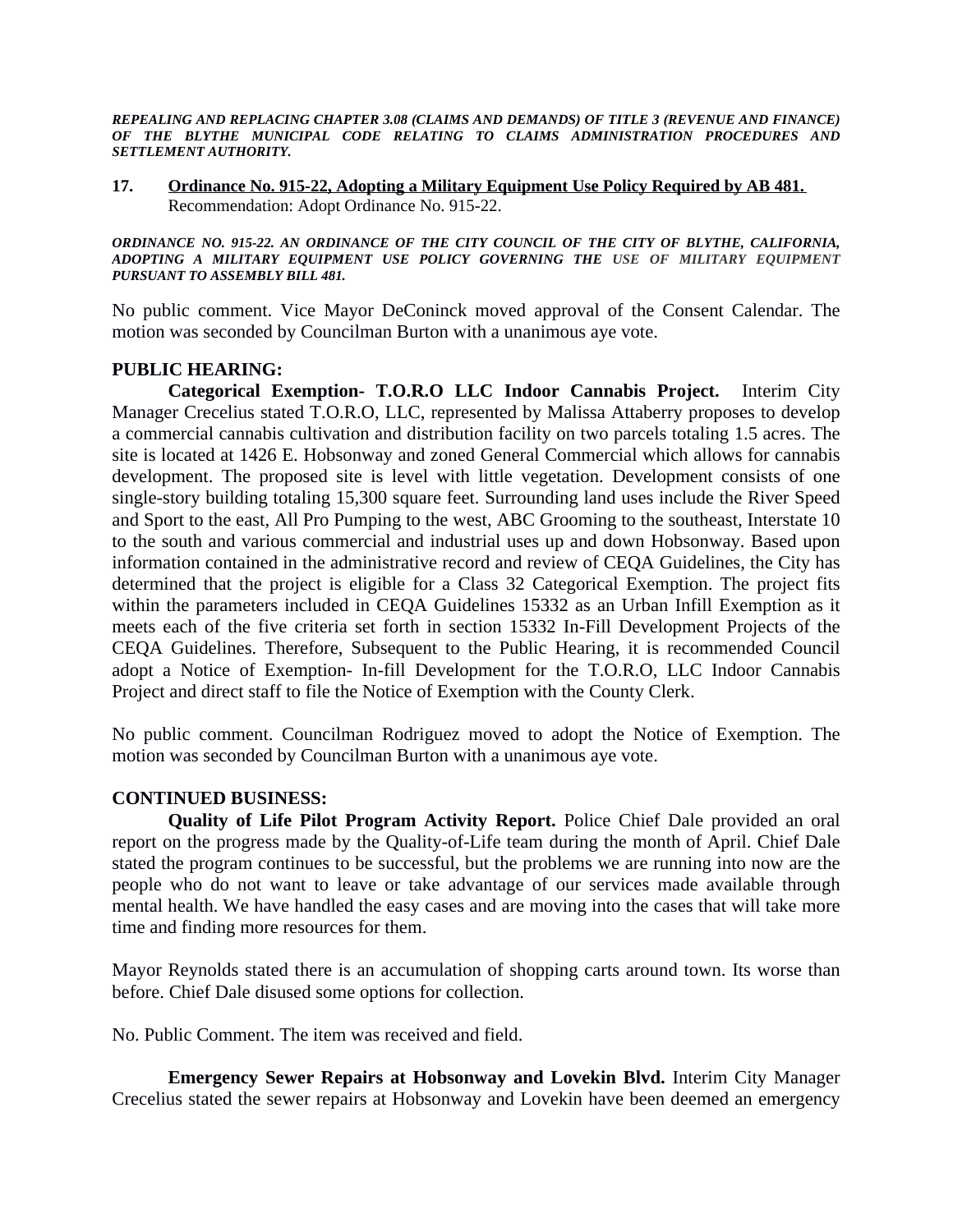since February 23rd. The City Council is required to review the emergency action at every regularly scheduled meeting until the action is terminated. Radco Inc. mobilized on May 3<sup>rd</sup> and began work on the collapsed sewer line. As repairs are ongoing, staff recommends by a 4/5 vote, determine there is a need to continue the emergency repairs.

No public comment. Councilman Rodriguez moved to continue the emergency repairs. The motion was seconded by Councilman Burton with a unanimous aye vote.

#### **NEW BUSINESS:**

**Remedies for Addressing Problem Properties with BMC Violations.** City Attorney Roberto gave a general overview of the remedies for addressing properties with Blythe Municipal Code violations. This is a refresher for Council as well as for the public's benefit to understand what goes on, on the City's side when there are problem properties. There are three enforcement mechanisms: administrative citations, public nuisance abatement and pursuing a receivership. Typically, Code Enforcement will issue warning letters in an attempt to work with the property owner to obtain compliance. If that is not successful, Code Enforcement will issue administrative citations. If that does not result in compliance, Code Enforcement may refer the matter to the City prosecutor. If the property is not brought into compliance, the City may proceed with criminal proceedings. The City may also set a public nuisance hearing if letters and citations have not resulted in compliance. If the hearing officer determines a public nuisance exists, the hearing officer will order the removal and abatement of the nuisance within a specified timeframe. If the property owner fails to abate, the City will seek an abatement warrant from the California Superior Court to abate the nuisance. The City Attorney's office would draft an abatement warrant which requires a judge's signature. Whether or not a judge signs the warrant depends on the judge's familiarity with the process and/or whether the judge agrees there is sufficient cause and evidence to abate the nuisance. The City many legally enter the property and abate the nuisance with the selected contractor only after the judge has signed the abatement warrant. The property owner would be responsible for the City's costs, or a lien could be placed on the property.

Councilman Rodriguez asked how many months or years does public nuisance abatement take? City Attorney Roberto stated it should only take a few months, however the City has been actively pursuing some public nuisances within the City and with COVID and the luck of the draw on judges it has taken much longer.

Interim City Manager stated last October the City held a Town Hall on various abatement efforts the City was working on. This was put together to let the public know what we are up against. We can't just go onto private property to clean something up. We literally need a judge's approval to do so. We have been actively pursuing cleanup, starting with 6 properties. The goal was to add a few properties each year, starting with those most visible from the freeway. We've had a terrible experience this first go-around but now believe we have a path forward.

No Public Comment. The item was received and field.

**Authorization of Enforcement Agency Pursuant to AB 1276.** City Manager Crecelius stated on January 1<sup>st</sup> Assembly Bill 1276 went into effect. AB 1276 prohibits food facilities from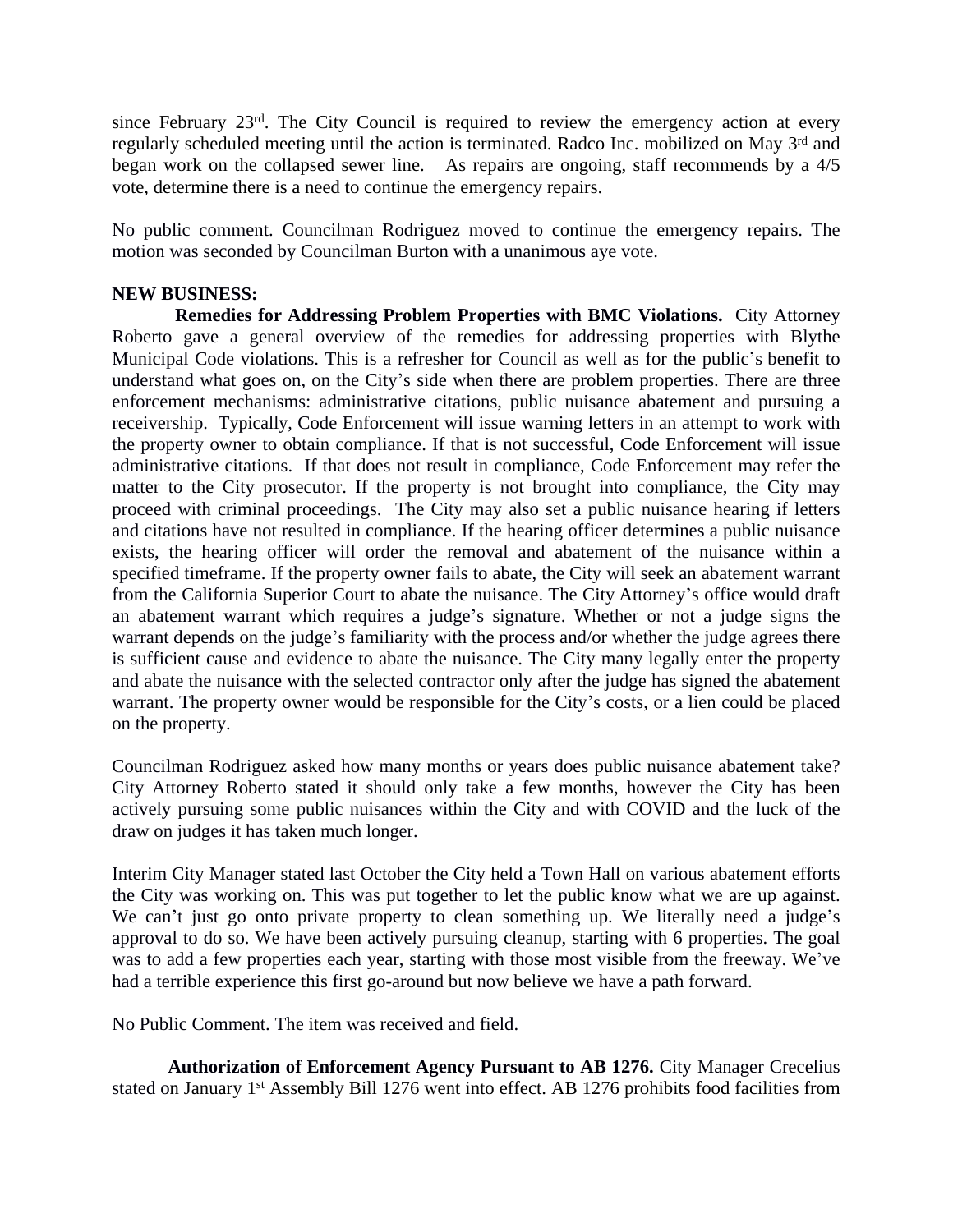providing single use food accessories such as utensils, condiment packets, straws, etc. unless requested by the consumer. AB 1276 also prohibits food facilities from bundling single-use food accessories in a manner that prohibits the consumer from taking only the desired items. AB 1276 requires the City, on or before June 1<sup>st</sup> to authorize an enforcement agency to enforce the singleuse food ware requirements. To comply with AB 1276, it is recommended Council authorize the Development Services Department to serve as the City's enforcement agency. Staff will explore other options for enforcement, such as the Riverside County Department of Environmental Health, which already conducts inspections of food facilities. If staff determines another option is available, we will return to Council for additional direction.

No public comment. Councilman Rodriguez moved approval of staff's recommendation. The motion was seconded by Councilman Burton with aye votes from Rodriguez, Halby and Burton and no votes from Reynolds and DeConinck.

**Water and Sewer Rate Study.** Finance Director Elms stated the City owns and operates its own water and sewer systems providing service to approximately 4,000 customers. The cost to provide these services is managed through the City's water and sewer enterprise funds which are fully funded through utility rates and fees. Utility user fees were last adjusted in July of 2019 as part of a rate study conducted in 2015. As a best practice, the City should conduct a comprehensive rate study every five years. Staff released a request for proposal in March, in which five proposals were received. All five proposals were reviewed and ranked by staff based on qualifications, experience, project understanding, technical competency, and cost. Based on staff's review, it was determined Willdan Financial Services best met the requirements of the RFP and had a competitive price. Willdan has worked with the City on numerous projects including the City's last comprehensive user fee study and water and sewer rate studies. If awarded, the project will kick off later this month, with results presented to Council in November 2022. It is recommended Council authorize the Interim City Manager to award and enter into an agreement with Willdan Financial Services in an amount not to exceed \$39,890 for a Water and Sewer Rate Study.

Councilman Halby asked what stood out with Willdan compared to RDN. Finance Director Elms stated in terms of qualifications and experience they were close. Staff felt that the institutional knowledge Willdan had was an advantage over the other company. Willdan performed our last study so they know the ends and outs of the City and thought that would be beneficial in terms of staff time on the project. The top two candidates made a 30-minute presentation to staff as well.

No public comment. Councilman Rodriguez moved approval of staff's recommendation. The motion was seconded by Councilman Burton with a unanimous aye vote.

**San Luis Way Street Rehabilitation Project.** Interim City Manager Crecelius stated the San Luis Way Street Rehabilitation Project included the grinding of 1.5 inches of existing pavement from Barnard to Wisconsin Street with the construction of new 1.5 inches of asphalt over the exposed pavement. San Luis Way is relatively flat with no crown. Once crews mobilized, the Holt Group, City Inspector and contractor discussed methods to improve the condition of San Luis Way. The Holt Group advised grinding 1.5 inches along the roadway edges, followed by the construction of new AC Pavement at 2.5 inches over the entire street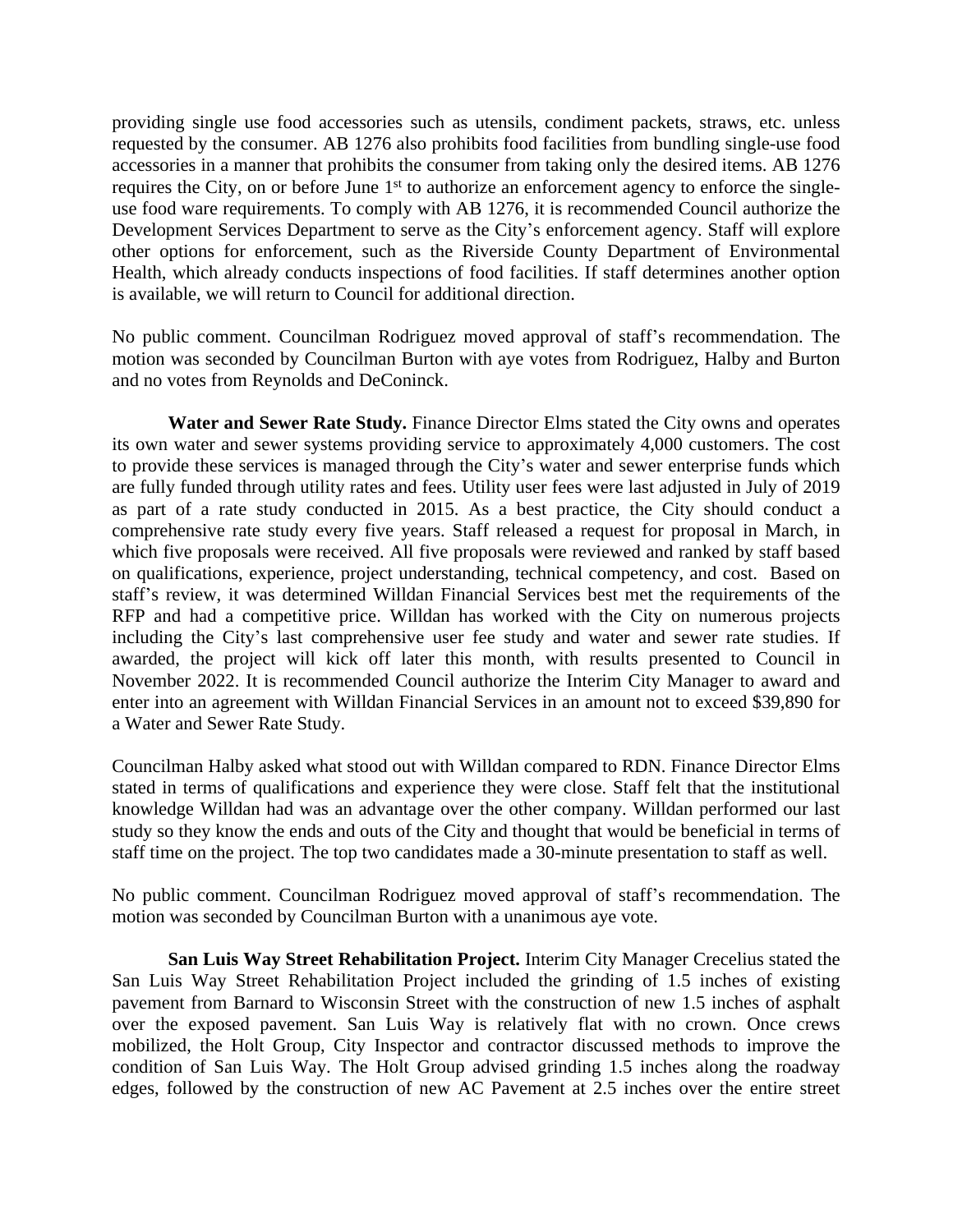would provide crown. Staff requested the Contractor provide a change order for the methods discussed. The change resulted in a net project decrease of \$26,250.00. During construction, the City typically contracts with LandMark to provide construction testing services. This service was inadvertently left out of the original staff report for this project. It is recommended Council authorize the Interim City Manager to issue a purchase order to LandMark in an amount not to exceed \$9,000 for project testing services. It is further recommended Council authorize the Interim City Manger to execute Change Order No. 1 resulting in a \$26,250 decrease in project cost.

Rob Holt of The Holt Group stated the cracks are on the surface. We thought it would be best not to grind that much. The street would have been paved today, but we couldn't get enough trucks so we will finish tomorrow.

Vice Mayor DeConinck moved approval of staff's recommendation. The motion was seconded by Councilman Burton with a unanimous aye vote.

**Lovekin/Barnard Street Rehabilitation Project.** Interim City Manager Crecelius stated the Lovekin/Barnard Street Rehabilitation Project was designed using a CalTrans standard Specification for the installation of ADA ramps throughout the project. This specification does not require base to be installed under the ADA ramp as outlined in the City's standard. The soil on Lovekin is adequate for the ramps to be installed as designed. The soil on Barnard however is not. If installed without base, overtime the ramps would shift and loose alignment with the spandrels and cross gutters. It is therefore recommended that 6" of base material be installed under the 19 ADA ramps identified on Barnard in an amount not to exceed \$19,000. During Construction, the City typically contracts with LandMark to provide testing services. This service was inadvertently left out of the original staff report for the project. It is recommended Council authorize staff to issue a purchase order to LandMark in an amount not to exceed \$23,000. Also not included in the project was construction staking and surveying which is the responsibility of the City. The Holt Group provided a proposal for these services totaling \$14,680. It is recommended Council authorize the Interim City Manager to enter into an agreement with The Holt Group in an amount not to exceed \$14,680. It is further recommended Council establish a new project budget to include these changes in the amount of \$1,041,865. I should point out that today there was a change in the staff report, and an amended copy was provided to Council and the public. There was an increase to include The Holt Group's construction staking services.

No public comment. Councilman Rodriguez moved approval of staff's recommendation. The motion was seconded by Councilman Burton with a unanimous aye vote.

**Participation in the Post-Release Accountability and Compliance Team (PACT).** Police Chief Dale stated in 2011, AB 109 was passed. AB 109 is known as the Public Safety Realignment Act. This resulted in a shift of supervision of most parolees and felons to County probation. Along with this came funding to the County for supervision. Riverside County used the funds to form task forces or Post Release Accountability and Compliance Teams throughout the County, except for Blythe. The Chiefs of Police, County Probation and Sheriff's Department formed these teams to verify compliance with probation, conduct probation